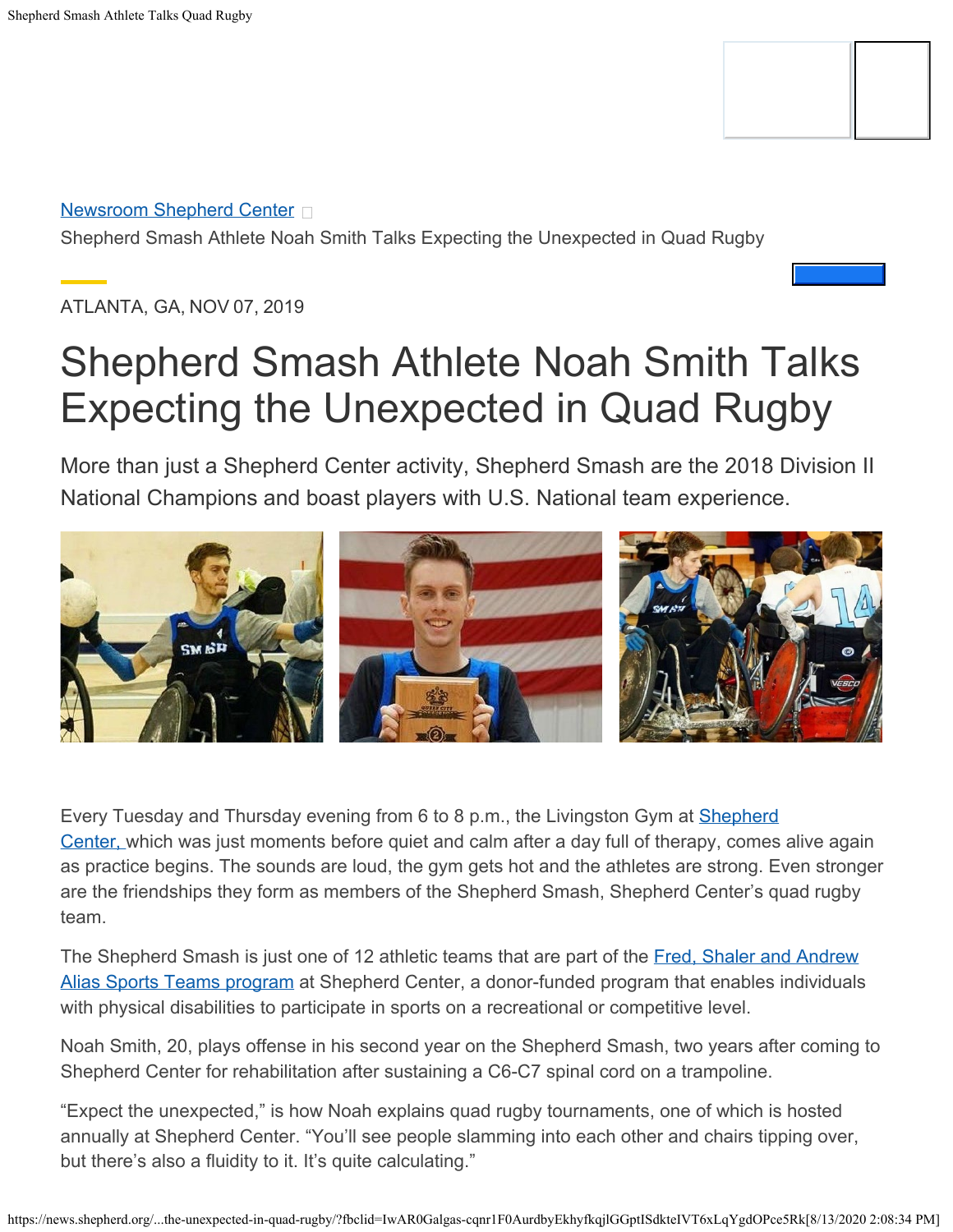Watching quad rugby is nothing less than fascinating, and you don't need to be a sports fan to become engrossed in the constant action. Similar to traditional rugby, the game is a mix of passing, dribbling and crossing the goal line. It's fast-paced and hard-hitting, with intricate offensive moves and jarring defensive hits. Players use customized wheelchairs, with cambered wheels and hardware designed for offensive or defensive players. One glance at them makes the meaning of "full-contact sport" apparent. For the many adventurous, risk-taking athletes associated with Shepherd Center, it's a chance to engage in the camaraderie, athletic exertion and competitiveness they've always enjoyed.

Shepherd Smash coach and physical therapist Sarah Leonard, PT, DPT, explains the fundamentals of quad rugby, which is played internationally.

"Each athlete on the team has some impairment in all four limbs," Leonard explains. "All team members are evaluated by experts who classify them based on their abilities, assigning a point value from .5 (greatest disability) to 3.5 (least disability that still qualifies for the sport). The game is then played with four players on each team, with a maximum value of 8.0 points allowed. As the coach, it's my job to place each athlete in a role that best supports the team and maximizes his or her ability."

When Noah joined the team over a year ago, he approached the members with a great deal of earned respect. More than just a Shepherd Center activity, Shepherd Smash is the 2018 Division II National Champion and boasts players with U.S. National team experience. As the youngest player and the most recently injured athlete, he knew he had a lot to learn.

"The team welcomed me so warmly," Noah recalls. "When I was an inpatient, (coach) Sarah Leonard invited me to join, and (team members) Zach and Talbot invited me, too. A year later, when I came back to Shepherd, they invited me again."

This time, Noah took a chance.

As a second-year veteran, Noah's goals include becoming faster on the court. He'd also like to improve his knowledge of the game.

"He has a great deal of athletic ability," Leonard observes. "He's making lots of progress."

The team practices twice each week, which Noah fits into his schedule as a sophomore communications major at Kennesaw State University. To learn more about the Fred, Shaler and Andrew Alias Sports Teams program at Shepherd Center, visit shepherd.org/sports. To make a gift, contact Courtney Harris at 404-350-3717 or [courtney.harris@shepherd.org.](http://courtney.harris@shepherd.org/)

#### *Written by Pamela Evans*

#### **About Shepherd Center**

Shepherd Center, located in Atlanta, Georgia, is a private, not-for-profit hospital specializing in medical treatment, research and rehabilitation for people with spinal cord injury, brain injury, multiple sclerosis, spine and chronic pain, and other neuromuscular conditions. Founded in 1975, Shepherd